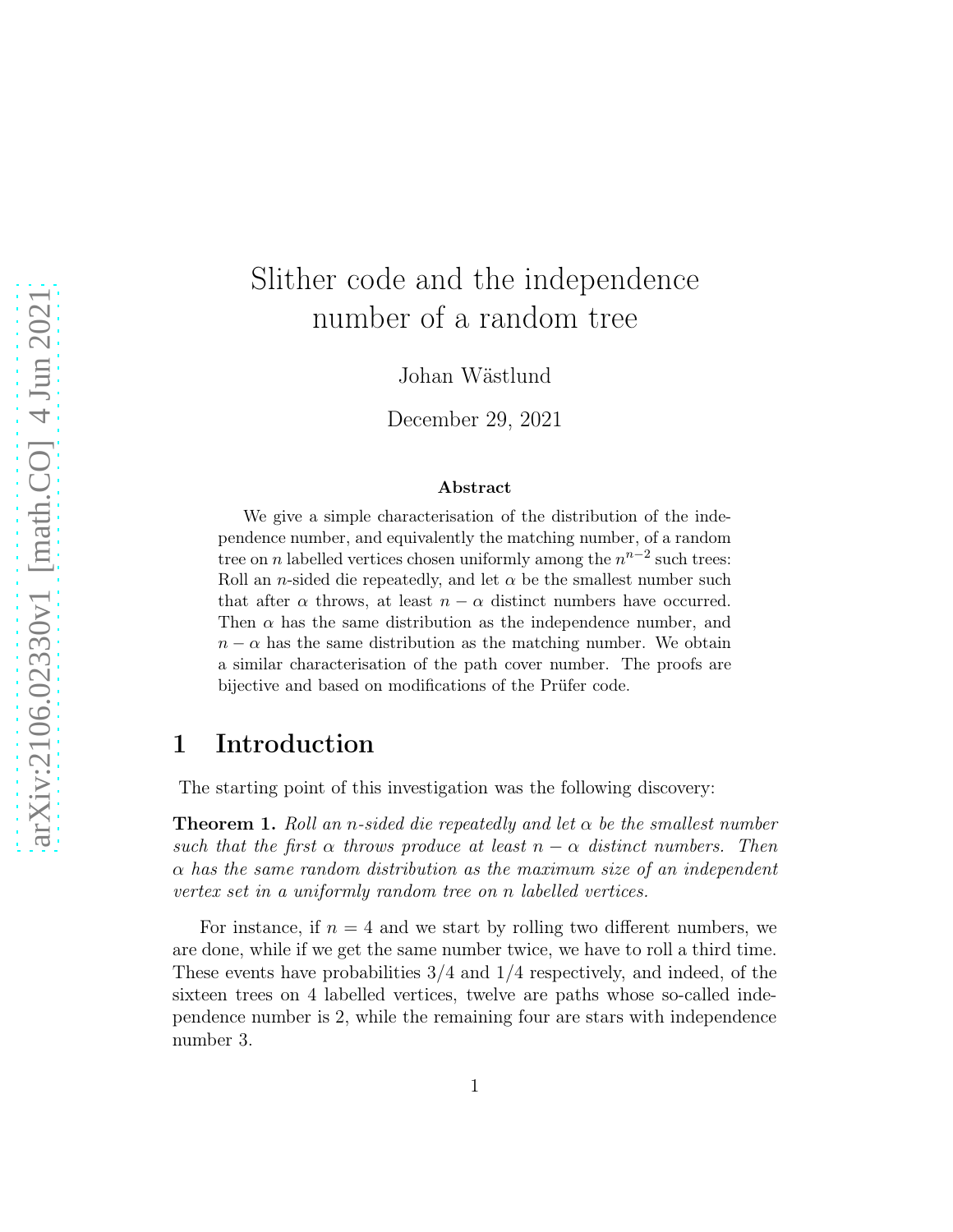The clue that something like Theorem [1](#page-0-0) should be true came from a study of random exponentially weighted edge-cover problems on complete bipartite graphs [\[9,](#page-17-0) [14,](#page-17-1) [31\]](#page-19-0). This background will be clarified in [\[32\]](#page-19-1), but in short, the distribution of the number of edges of an optimal solution can conjecturally be characterised in two different ways: On one hand it seems to be the same as the number of edges needed to cover a uniformly random spanning tree on the same underlying graph, and on the other hand there is an "outer corner conjecture" similar to the one in [\[14\]](#page-17-1), describing the distribution in terms of coupon collector processes.

Conjectures like the one in [\[14\]](#page-17-1) have been known since [\[8\]](#page-17-2) and so far resisted proof, but at least the two characterisations ought to be equal to each other! Finally we expected there to be a non-bipartite analogue, and that is Theorem [1.](#page-0-0)

### 2 Background

The literature on random trees is vast, and several parameters like the independence number are quite well understood in the large n limit. In particular, precise results are given for several random models of trees in [\[4,](#page-17-3) [10,](#page-17-4) [11,](#page-17-5) [18\]](#page-18-0), see also [\[6,](#page-17-6) [7,](#page-17-7) [19,](#page-18-1) [22,](#page-18-2) [26,](#page-18-3) [29\]](#page-19-2). Still, as far as I know, the simple characterisation for "finite  $n$ " in Theorem [1](#page-0-0) might be new.

In this section we briefly outline some of the consequences of Theorem [1](#page-0-0) and their relation to earlier work. We believe that Theorem [1](#page-0-0) and the stronger Proposition [9](#page-9-0) in Section [5](#page-7-0) can shed light on some of the theorems derived analytically in for instance [\[4,](#page-17-3) [26\]](#page-18-3), although it's less clear whether we can improve any of the results for large  $n$ .

Theorem [1](#page-0-0) can be explored both from the point of view of random processes, and using analytic combinatorics. First, it's easy to argue informally that for large n, the dice game should last roughly  $\rho \cdot n$  turns, where  $\rho \approx 0.56714$ , also known as the "omega constant", is the unique real solution to the equation  $\rho = e^{-\rho}$ : For  $0 < t < 1$  and large n, if we roll an n-sided die tn times, we expect the numbers we haven't yet seen to constitute a proportion of about  $e^{-t}$  of the numbers. Since  $\alpha$  is given by the time at which the numbers we haven't seen are just as many as the number of times we have rolled, we get the equation  $t = e^{-t}$ , whose solution is the omega constant.

Let  $\alpha_n$  denote the independence number of a uniformly random labelled tree on *n* vertices. The fact that  $\alpha_n$  is concentrated around  $\rho$  has been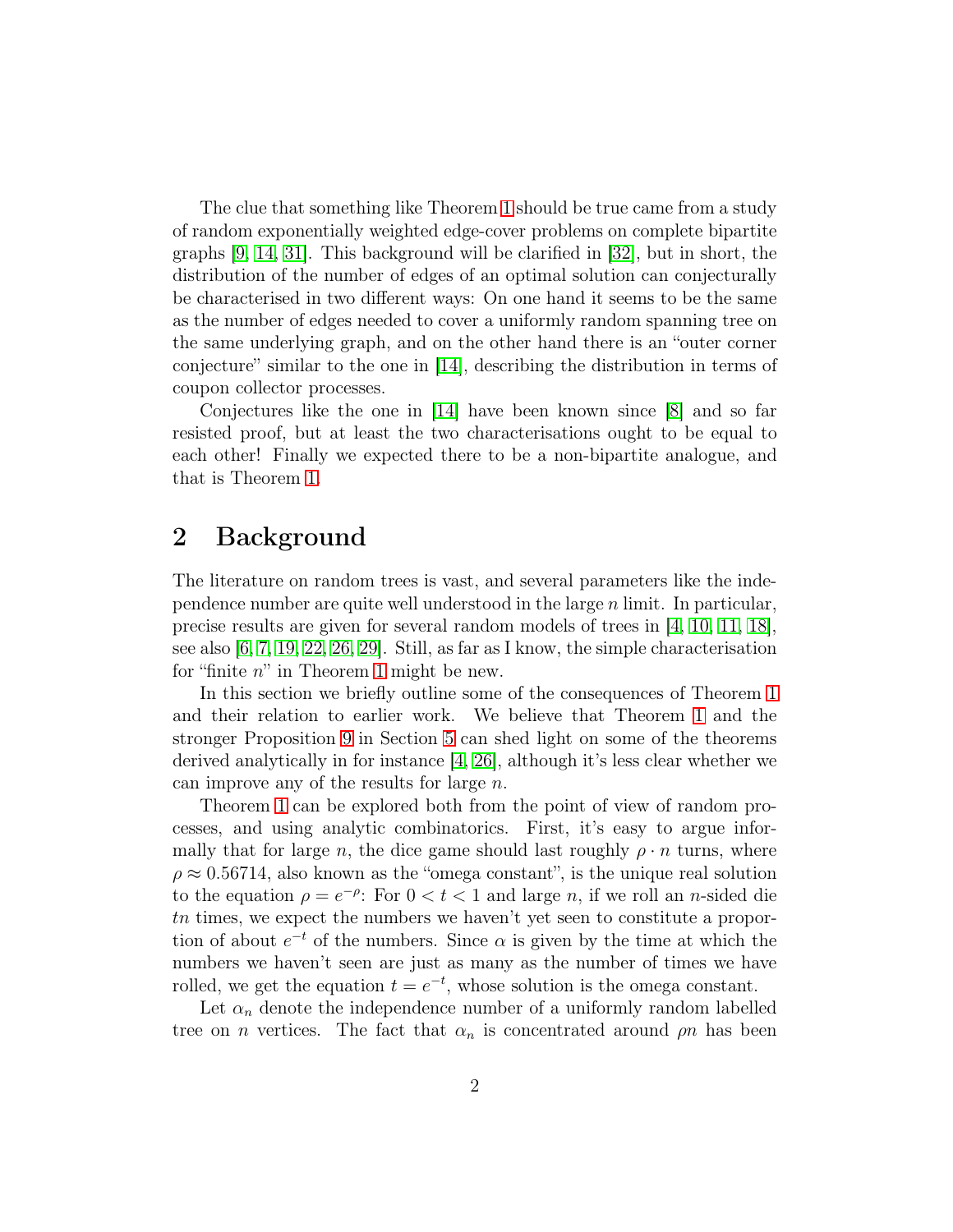known at least since [\[22\]](#page-18-2), where Amram Meir and John Moon showed that

$$
\mathbb{E}(\alpha_n) = \sum_{k=1}^n \binom{n}{k} \left(\frac{-k}{n}\right)^{k-1} = \rho \cdot n + O(\sqrt{n}),\tag{1}
$$

and moreover that

<span id="page-2-0"></span>
$$
\frac{\alpha_n}{n} \xrightarrow{p} \rho.
$$
 (2)

This can also be understood in the framework of the local limit of a uniform labelled tree called  $PGW^{\infty}(1)$ , see [\[1,](#page-16-0) [2,](#page-16-1) [13\]](#page-17-8).

The concentration result [\(2\)](#page-2-0) was strengthened by Boris Pittel [\[26\]](#page-18-3) who established a "central limit theorem" for  $\alpha_n$ :

#### <span id="page-2-1"></span>Proposition 2 (Pittel 1999).

<span id="page-2-2"></span>
$$
\frac{\alpha_n - \rho \cdot n}{\sqrt{n}} \xrightarrow{d} \mathcal{N}(0, \sigma^2), \tag{3}
$$

where the variance is

<span id="page-2-3"></span>
$$
\sigma^2 = \frac{\rho - \rho^2 - \rho^3}{(1 + \rho)^2} \approx 0.025680.
$$
 (4)

More recently, analogous results were established by Cyril Banderier, Markus Kuba, and Alois Panholzer [\[4\]](#page-17-3) for the independence number and two other parameters in the more general setting of simply generated graphs. Some of their results are discussed in Sections [6](#page-10-0) and [7.](#page-12-0)

We sketch a derivation of Proposition [2](#page-2-1) from Theorem [1.](#page-0-0) Let  $x$  be a real number, positive or negative. We want to estimate, for large  $n$ , the probability

$$
\Pr\left(\alpha_n \leq \rho \cdot n + x\sqrt{n}\right).
$$

We therefore run the dice game until we have seen  $k = (1 - \rho)n - x\sqrt{n} + O(1)$ distinct numbers. The crucial question is whether this happens in at most  $\rho n + x\sqrt{n}$  throws.

By the standard analysis of the famous coupon collector problem, the number of throws we need before we get  $k$  different numbers can be written  $X_1 + \cdots + X_k$ , where  $X_i$  is the number of throws it takes us, once we have seen  $i - 1$  different numbers, before we see the next one. These terms are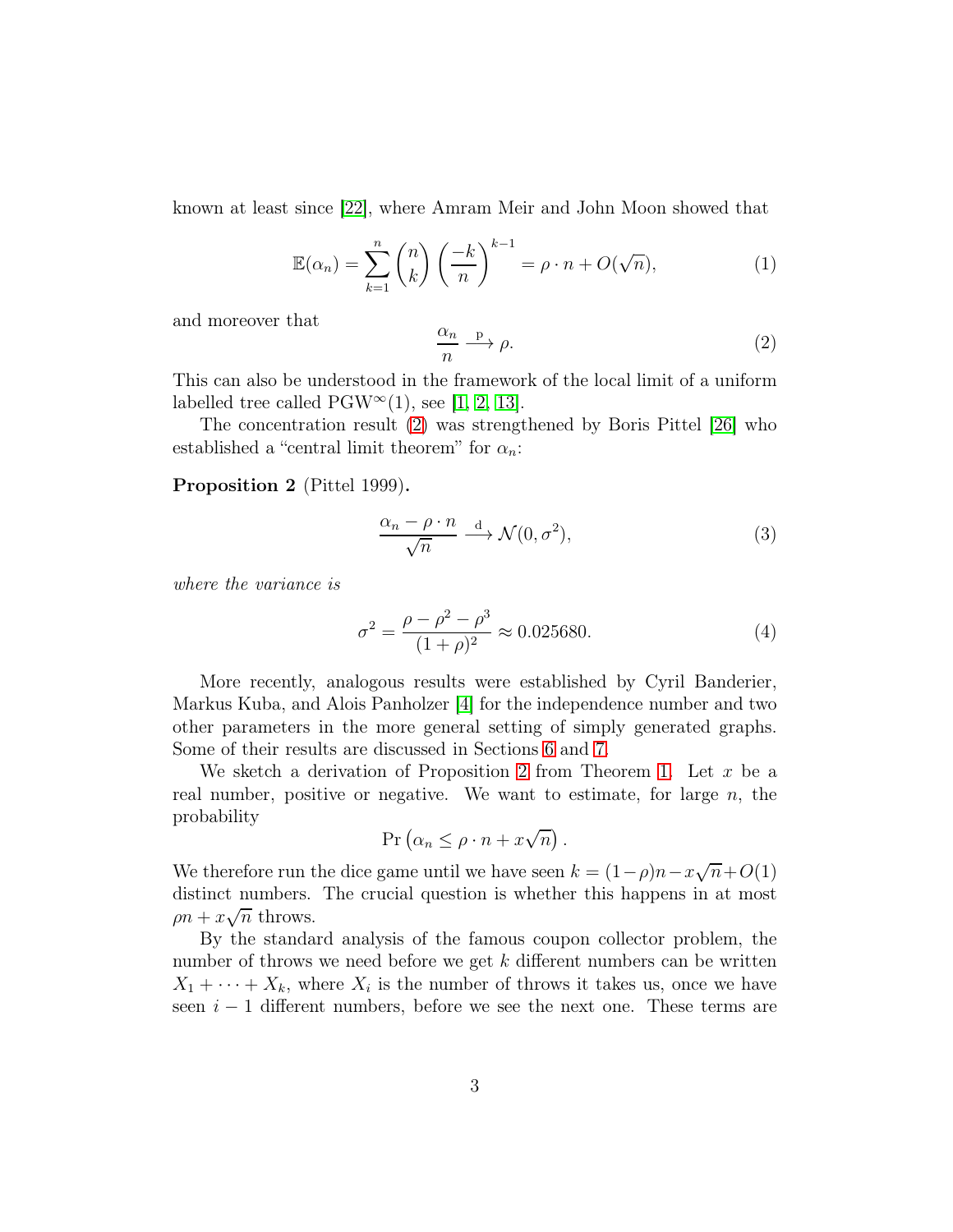independent, each of a geometric distribution, and by elementary integral estimates,

<span id="page-3-0"></span>
$$
\mathbb{E}(X_1 + X_2 + \dots + X_k) = \rho \cdot n - \frac{x \cdot \sqrt{n}}{\rho} + O(1)
$$
 (5)

and

$$
\text{var}(X_1 + \dots + X_k) = n \cdot \left(\frac{1}{\rho} - 1 - \rho\right) + O\left(\sqrt{n}\right).
$$

A simple calculation then shows that the target  $\rho \cdot n + x \cdot \sqrt{n}$  is

<span id="page-3-1"></span>
$$
x \cdot \frac{1 + 1/\rho}{\sqrt{1/\rho - 1 - \rho}} + O\left(\frac{1}{\sqrt{n}}\right) \tag{6}
$$

standard deviations away from the mean [\(5\)](#page-3-0).

Since we are not anywhere near the end of the coupon collector process, the third moments of  $X_i$  are bounded, and we can invoke the Berry-Esseen theorem to conclude that  $X_1 + \cdots + X_k$  is approximately Gaussian. This means that the probability that the dice game ends in at most  $\rho n + x\sqrt{n}$ throws is approximately the same as the probability that a standard normal variable takes a value of at most  $(6)$ . Since this holds for every x, we conclude that [\(3\)](#page-2-2) holds with an error of order  $1/\sqrt{n}$  in the cumulative distribution function, and indeed the variance given by [\(4\)](#page-2-3) is the square reciprocal of the constant in [\(6\)](#page-3-1).

Using analytic combinatorics, we can get even more precise results. Recall that the Stirling number of the second kind  $\{^{m}_{k}\}$  is the number of partitions of  $m$  elements into  $k$  nonempty parts.

**Corollary 3.** The number of trees on  $n$  labelled vertices and independence number  $\alpha$  is

<span id="page-3-2"></span>
$$
n^{n-\alpha-2} \cdot \frac{n!}{\alpha!} \cdot \left( \left\{ \frac{\alpha}{n-\alpha} \right\} + \alpha \cdot \left\{ \frac{\alpha-1}{n-\alpha} \right\} \right) \tag{7}
$$

Proof. We show how this follows from Theorem [1.](#page-0-0) By the Cayley formula there are exactly  $n^{n-2}$  trees on n labelled vertices. Therefore we normalise by counting sequences of  $n-2$  rolls of the die.

There are two ways we can get the number  $\alpha$  as the result of the dice game: Either there are exactly  $n - \alpha$  different numbers occurring in the first  $\alpha$  throws, or we "overshoot" by having  $n-\alpha$  different numbers already in the first  $\alpha - 1$  throws and then getting a new number in the next throw. These two ways are counted by the first and second term of [\(7\)](#page-3-2) respectively.  $\Box$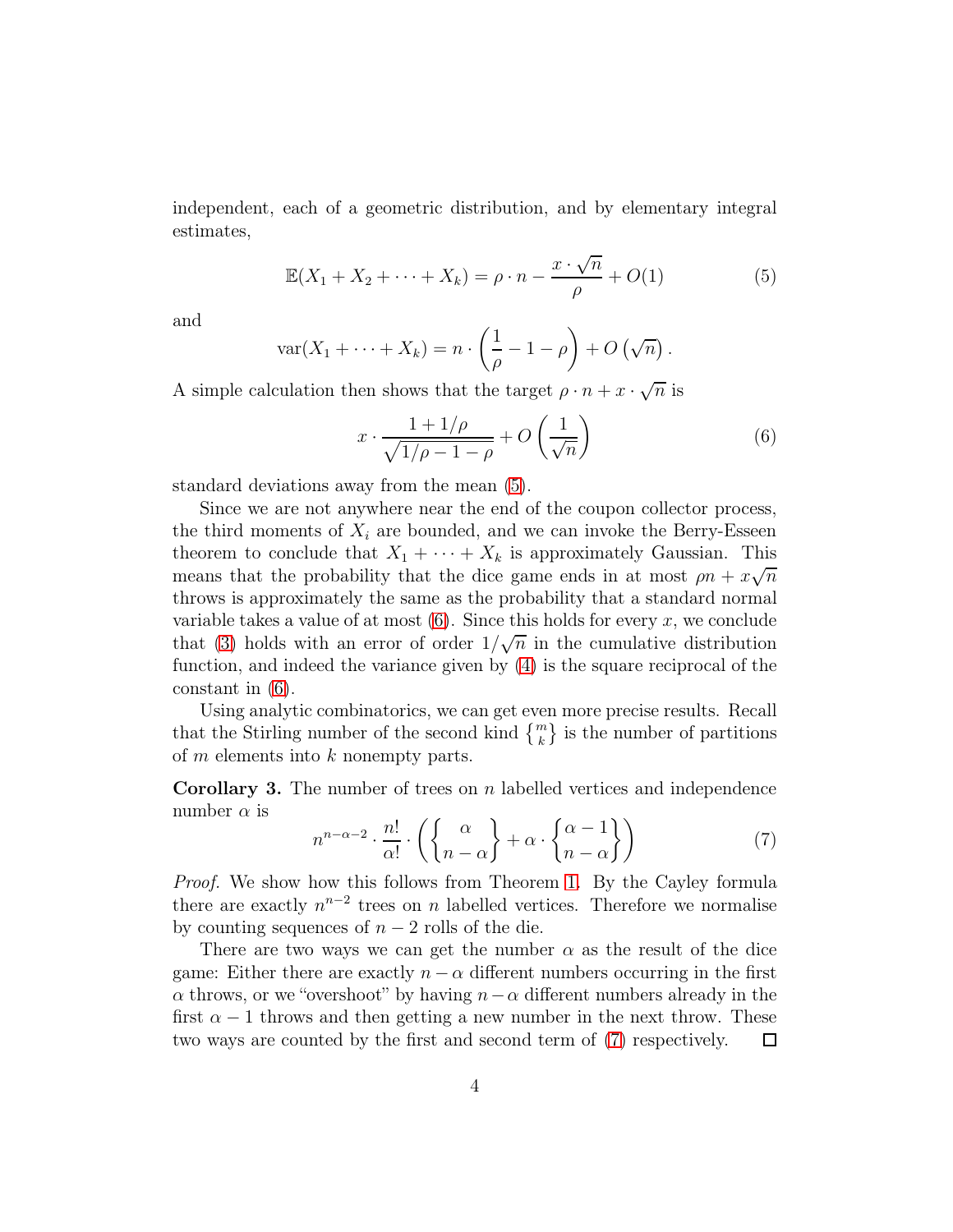A precise asymptotic estimate of Stirling numbers  $\{^m_k\}$  was given by Nico Temme [\[28\]](#page-19-3) using a saddle-point method. In the regime  $m/k \sim \rho/(1-\rho)$ of interest to us, it again leads to the conclusion of Proposition [2](#page-2-1) with the explicit constants, and moreover shows that the Gaussian approximation gives good estimates of each individual probability in the distribution.

But this is the approach already taken in [\[4,](#page-17-3) [26\]](#page-18-3) starting from generating functions, so it's not clear whether [\(7\)](#page-3-2) can improve any of those results. Presumably one can show log-concavity of the expression [\(7\)](#page-3-2) as a function of  $\alpha$ , but we will not attempt any such analysis here.

### 3 The game of Slither

There is an archetypal family of two-person games on graphs that has probably been rediscovered several times, and whose different flavours are related to various combinatorial optimisation problems [\[5,](#page-17-9) [9,](#page-17-0) [15,](#page-18-4) [16,](#page-18-5) [21,](#page-18-6) [20,](#page-18-7) [23,](#page-18-8) [25,](#page-18-9) [30,](#page-19-4) 31. The basic game was called *Slither* in  $[3, 12]$  $[3, 12]$ , and variants have been called Trapping, Exploration, and Percolation games.

Here we play the game on a rooted tree, where it is simpler than on a generic graph. We call it Slither as in [\[3,](#page-17-10) [12\]](#page-17-11), since slither code seems like a suitable name for the operation that we introduce in Section [4.](#page-5-0) In this section we describe the so-called *normal* form of the game, which is the one that has to do with independence and matching numbers. In Section [7](#page-12-0) we discuss a "twist" related to another graph parameter, the path cover number.

At the start of the game, a token is placed on the root vertex. The two players then take turns moving the token along an edge directed away from the root. The player who eventually moves to a leaf, so that the other one doesn't have any move options, is the winner.

In combinatorial games, a position is called a P-position, for *previous* player win, if the player who just moved has a winning strategy, and an Nposition, for next player win, if the player to make the next move is winning. The vertices of a rooted tree can be classified in this way as  $P$  or  $N$ , going from the leafs towards the root and following the rule that a vertex is a P-position if and only if none of its children is a P-position.

The next proposition relates the game of Slither to the matching and independence numbers of the tree. Recall that the independence number is the largest size of a set of vertices where no two have an edge between them, and the matching number is the largest size of a set of edges of which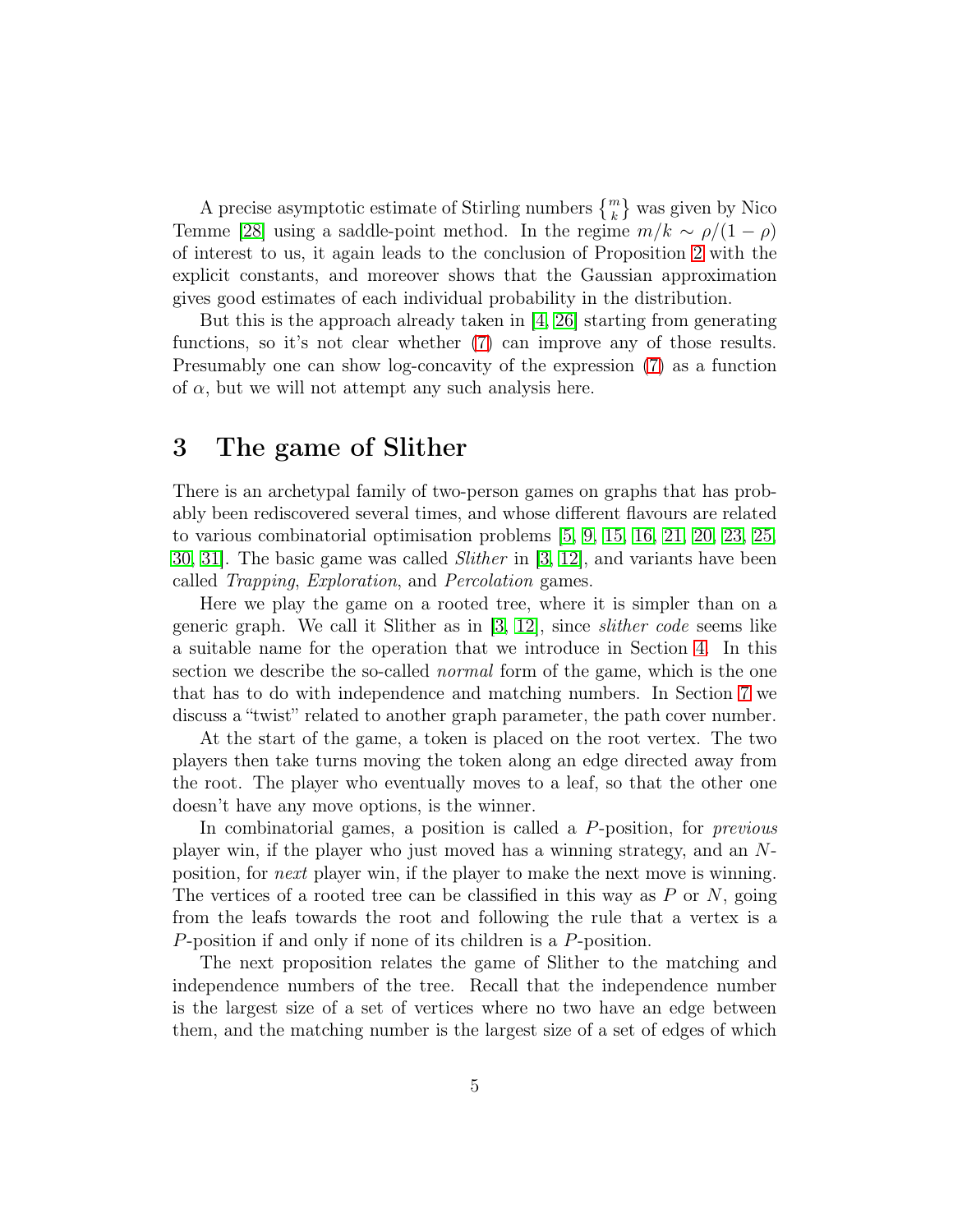no two meet in a vertex. In a bipartite graph, the König-Egerváry theorem states that the sum of the matching number and the independence number equals the number of vertices. For trees this is almost trivial, since maximum matchings and independent sets can be found by working "greedily" from the leafs. And finding this greedy independent set is actually what we do when we compute the set of P-positions of Slither.

<span id="page-5-1"></span>Proposition 4. In a rooted tree, the number of P-positions in Slither is equal to the independence number, and the number of N-positions is equal to the matching number.

Proof. The set of P-positions is clearly an independent set. Moreover, we can construct a matching  $M$  that pairs each N-position with a P-position among its children, simply by choosing such a child arbitrarily. Since no independent set can contain more than one vertex from each of the edges of  $M$ , there is no larger independent set than the set of P-positions. Conversely, since every edge of a matching must use at least one N-position, there cannot be a matching larger than M.  $\Box$ 

### <span id="page-5-0"></span>4 Slither code, a Prüfer type correspondence

In this and the next section we establish Theorem [1](#page-0-0) through a bijection similar to the Prüfer code  $[24, 27]$  $[24, 27]$  between rooted trees on *n* vertices and sequences of length  $n-1$  taken from  $1, \ldots, n$ . We first describe the bijection, that we call slither code, and then analyse its properties in Section [5.](#page-7-0)

#### <span id="page-5-2"></span>4.1 Computing the slither code of a rooted tree

Suppose we are given a tree on n vertices labelled  $1, \ldots, n$  and rooted at any one of them. We regard all edges as directed away from the root. First we classify the vertices into  $P$ - and  $N$ -positions of Slither. Then we form an auxiliary sequence  $(a_1, \ldots, a_{n-1})$  that will constitute a permutation of the vertices other than the root. We think of our computation of this sequence as starting from  $n-1$  empty slots where we eventually fill in numbers. We now repeatedly remove the leaf with the smallest label from the tree, and insert this label into the auxiliary sequence. The difference to the ordinary Prüfer correspondence is that we insert it in the leftmost empty slot if it's a P-position, and in the rightmost empty slot if it's an N-position (the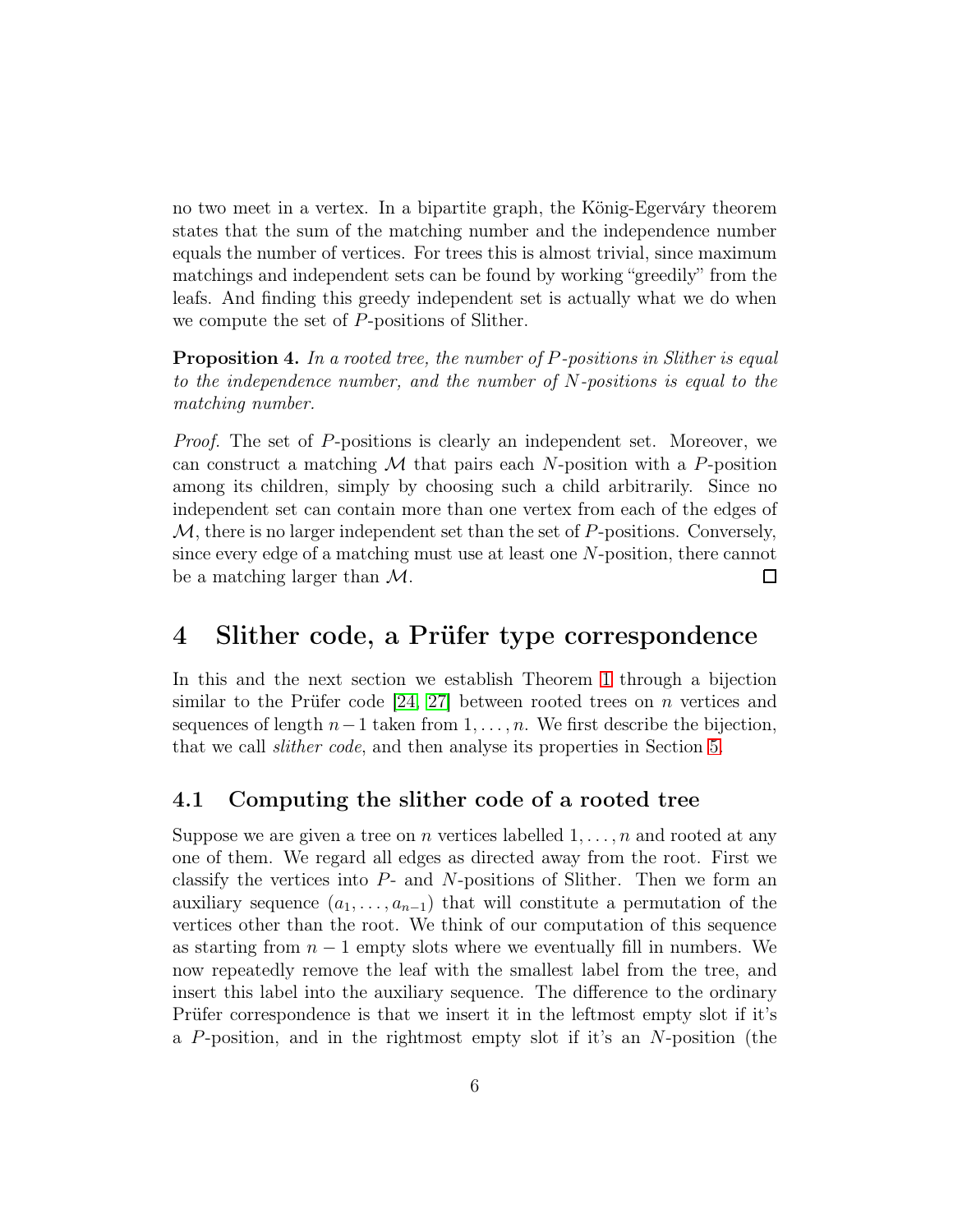classification into N and P is relative to the original tree and is not updated as we remove the leafs).

This way we "slither" between left and right while the gap in the middle decreases. We keep going until we have filled the  $n-1$  slots and only the root of the tree remains. Then we have completed the auxiliary sequence  $(a_1, \ldots, a_{n-1})$ , and we get the slither code  $(s_1, \ldots, s_{n-1})$  of the tree by letting  $s_i$  be the parent of  $a_i$ .

One interpretation of the slither code is that we sort the  $n-1$  potential moves of the game from good to bad: If a vertex is a  $P$ -position, then moving to it from its parent is a good move and we place it in the leftmost free slot in our list, while if it's an N-position, moving to it is losing and we place it as far to the right as possible.

#### <span id="page-6-0"></span>4.2 Retrieving a tree from the slither code

Proposition 5. The slither code provides a bijection between rooted trees on n vertices labelled  $\{1,\ldots,n\}$ , and sequences of length n – 1 of numbers taken from  $\{1,\ldots,n\}$ .

Proof. Suppose we are given the slither code of a rooted tree. Plainly, the out-degree of every vertex is equal to the number of times it occurs in the slither code. We can therefore see from the code which vertices are leafs. This allows us to successively restore the tree from the leafs and up, in the order that the vertices were removed.

At the typical stage of the process, we have drawn a set of edges of the tree, and we have only drawn edges to vertices whose entire subtree of descendants has already been restored. Subtracting the current out-degree of each vertex from the number of times it occurs in the slither code, we can find at least one vertex that already has all the edges out from it, but hasn't been assigned a parent. Of all such vertices, we find the one with the smallest label. That vertex must have been removed in the corresponding stage of computing the slither code from the tree. Since all its descendants have been restored, we can see if it's a  $P$ - or an  $N$ -position, and we therefore know from which end of the remaining slither code to read off its parent. We connect the parent to it, and that completes the stage. In the end, the vertex left without a parent becomes the root.  $\Box$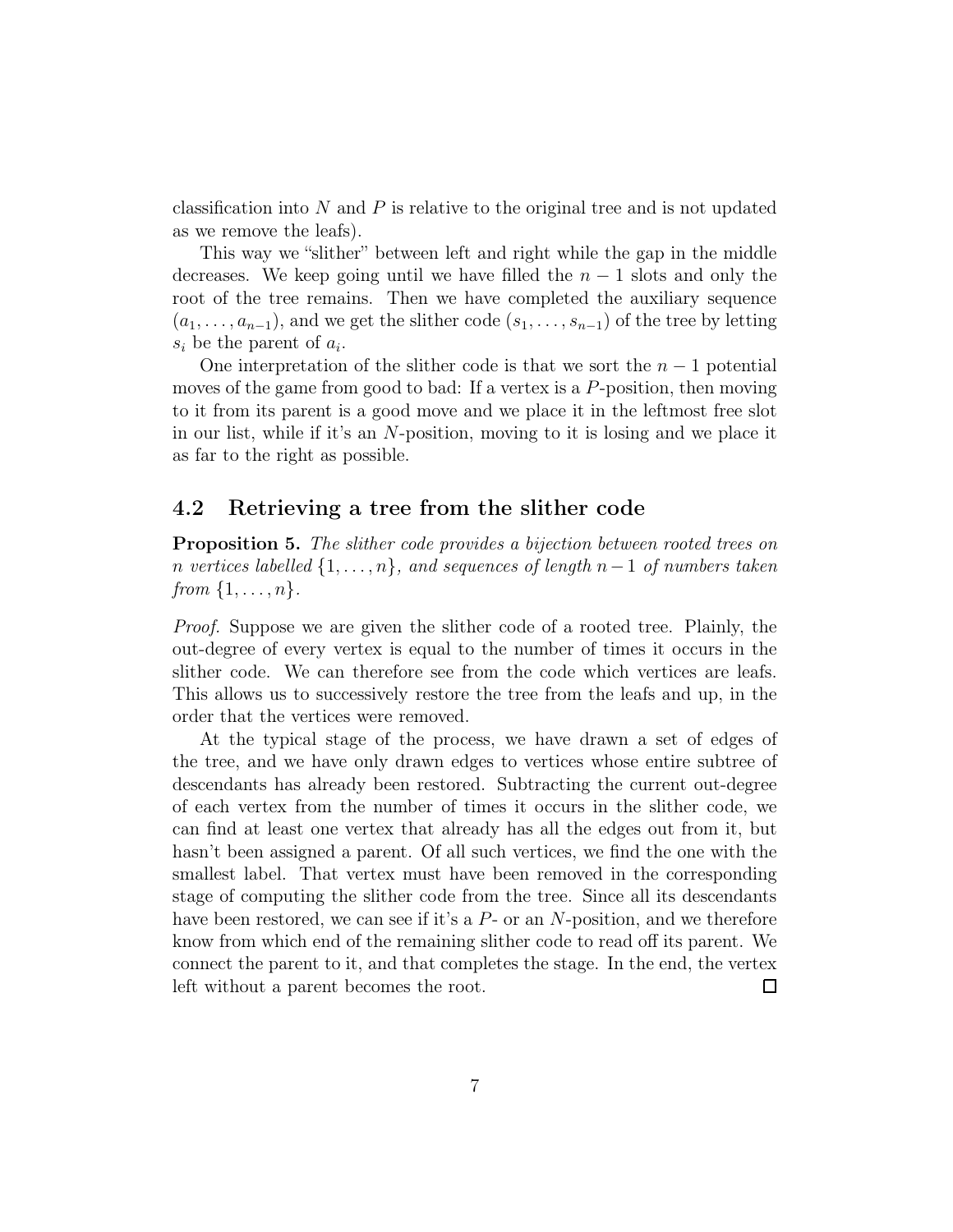#### 4.3 An example of inverting the slither code

Suppose for instance that  $n = 10$  and the slither code of a tree is

$$
(3, 1, 4, 1, 5, 9, 2, 6, 5).
$$

The numbers  $1, \ldots, 10$  that don't occur are 7, 8, and 10. They are therefore the leafs of the original tree and thereby P-positions. The smallest of them is 7, and therefore 7 must have been removed first. It must then have been inserted in the leftmost slot in the auxiliary sequence, and therefore its parent is vertex 3.

Since the number 3 doesn't occur anywhere else in the code, vertex 3 must have become a leaf when 7 was removed. At this stage the current leafs are 3, 8, and 10, and the smallest of them, 3, was removed next. We already know that 3 had a single child, 7, that was a  $P$ -position. Therefore 3 is an N-position, and we read off its parent 5 from the right end of the code.

This time, since 5 occurs another time in the code, 5 is not yet a leaf. The leafs at this stage are therefore 8 and 10. The smallest of them is 8, and since it was a leaf already in the original graph, it's a  $P$ -position. We have already read one number from the left end of the code, so the parent of 8 is the next number, 1.

We can fill in the auxiliary sequence below the slither code as we go. In the end we have:

> 3 1 4 1 5 9 2 6 5 7 8 10 6 2 5 1 4 3

In the final step we assign vertex 9 as the parent of vertex 5, and 9, being left without a parent, must be the root. The restored tree looks as in Figure [1.](#page-8-0)

We can verify that we get the given slither code back by starting from this tree, in turn removing 7, 3, 8 etc.

# <span id="page-7-0"></span>5 Reading off the matching and independence numbers from the slither code

Next we show how the matching and independence numbers are manifested in the slither code. Since our aim is to prove Theorem [1,](#page-0-0) the result we want to establish is the following: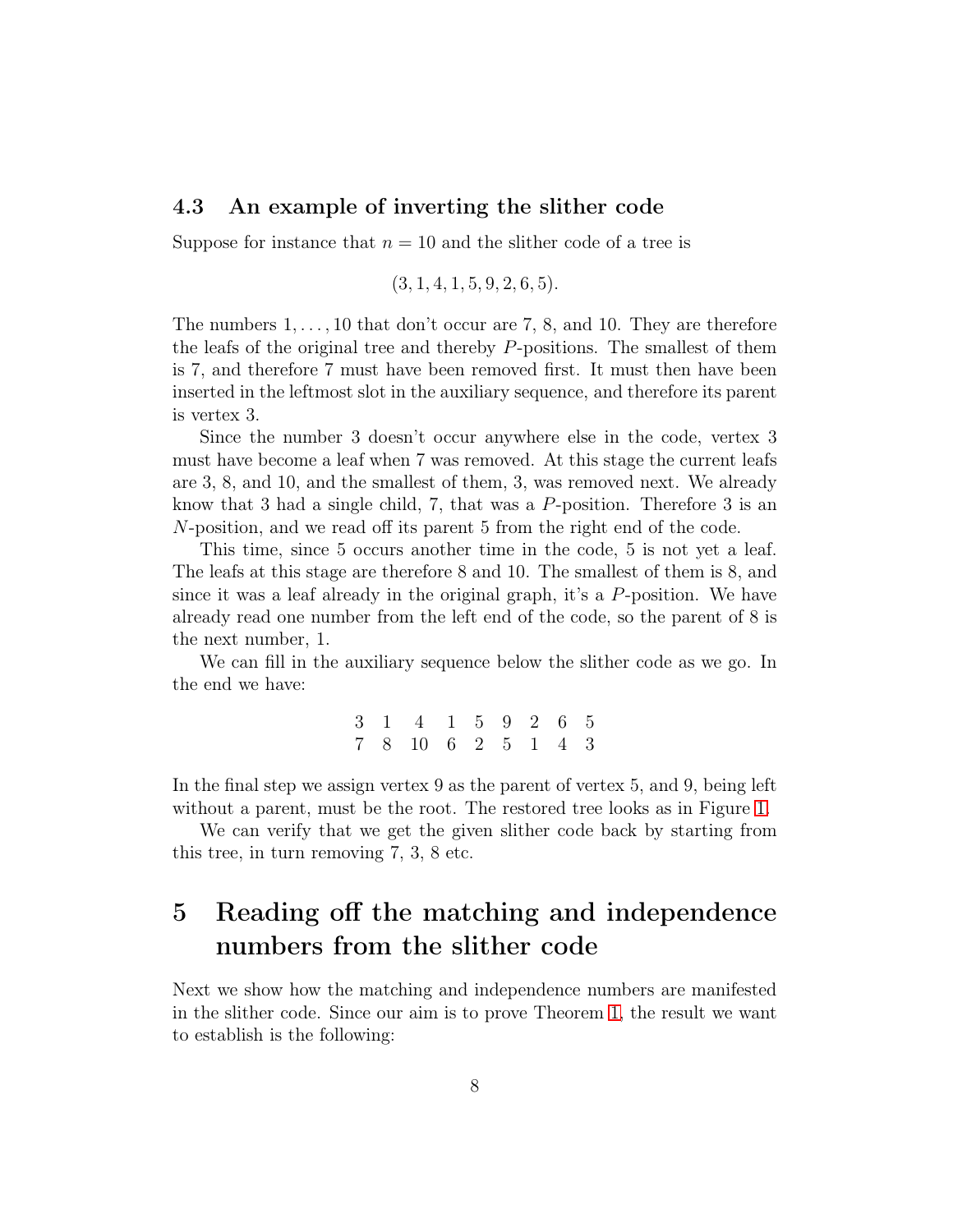

<span id="page-8-0"></span>Figure 1: The rooted tree with slither code  $(3, 1, 4, 1, 5, 9, 2, 6, 5)$ .

<span id="page-8-1"></span>**Proposition 6.** Suppose the rooted tree  $T$  on n vertices has the slither code  $(s_1, \ldots, s_{n-1})$ . Let  $\alpha$  be the smallest number such that the prefix  $(s_1, \ldots, s_{\alpha})$ contains at least  $n-\alpha$  distinct numbers. Then  $\alpha$  is the independence number of T, and consequently  $n - \alpha$  is the matching number.

This will suffice for a proof of Theorem [1,](#page-0-0) but while we're at it, we will extract some more information:

<span id="page-8-2"></span>Proposition 7. Suppose that the slither code "overshoots" in the sense that the shorter prefix  $(s_1, \ldots, s_{\alpha-1})$  already contains  $n - \alpha$  distinct numbers, and  $s_{\alpha}$  is a new number so that  $(s_1, \ldots, s_{\alpha})$  contains  $n - \alpha + 1$  distinct numbers. Then  $s_{\alpha}$  is the root of the tree, and it's a P-position. The  $\alpha$  vertices not occurring in the shorter prefix  $(s_1, \ldots, s_{\alpha-1})$  are the P-positions, and thereby constitute a maximum independent set.

<span id="page-8-3"></span>**Proposition 8.** Suppose on the other hand that  $(s_1, \ldots, s_\alpha)$  contains exactly  $n - \alpha$  distinct numbers. Then the root is an N-position. If  $s_{\alpha+1}$  already occurs in the prefix  $(s_1, \ldots, s_\alpha)$ , then that's the root. If on the other hand  $s_{\alpha+1}$  occurs for the first time in slot  $\alpha+1$ , then  $s_{\alpha}$  is the root. The  $\alpha$  vertices not occurring in  $(s_1, \ldots, s_\alpha)$  are the P-positions and thereby a maximum independent set.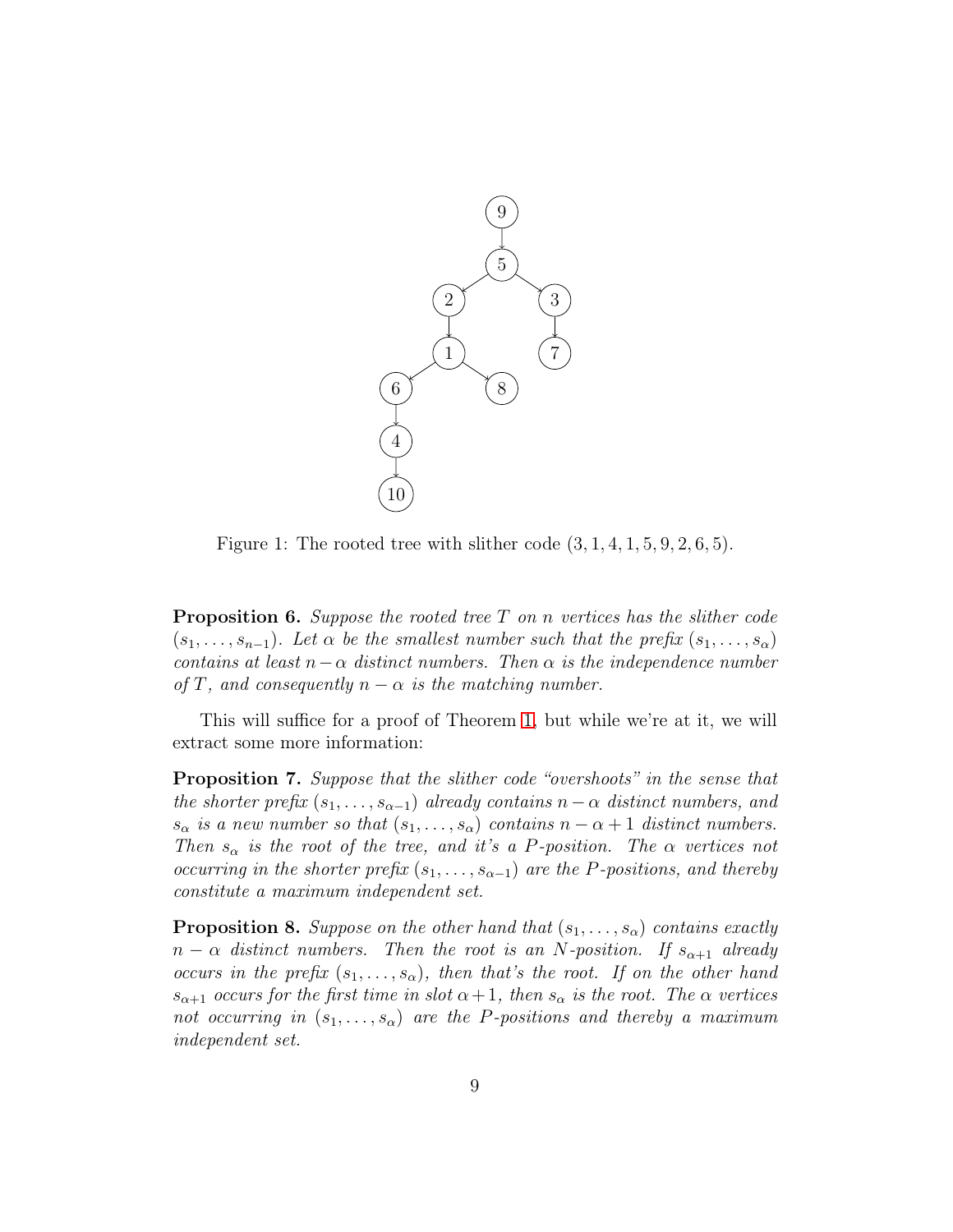Proof of Propositions [6,](#page-8-1) [7,](#page-8-2) and [8.](#page-8-3) Let  $\alpha'$  be the number of P-positions of the rooted tree T. We want to show that  $\alpha' = \alpha$  by showing that  $\alpha'$  has the required property in terms of the slither code.

Suppose first that the root is a  $P$ -position. Then the  $P$ -positions other than the root occupy the first  $\alpha' - 1$  slots of the auxiliary sequence. The N-positions are precisely the parents of these  $\alpha' - 1$  vertices, and there are  $n - \alpha'$  of them. This means that the first  $\alpha' - 1$  slots of the slither code contain exactly  $n - \alpha$  distinct symbols, which implies that  $\alpha' = \alpha$ .

Moreover, since all the children of the root are  $N$ -positions, the last vertex removed when computing the slither code must have been an N-position, and it must have been inserted in slot  $\alpha$  of the auxiliary sequence. Therefore  $s_{\alpha}$ is the root, and it doesn't occur earlier in the slither code.

Suppose on the other hand that the root is an N-position. Then the P-positions are precisely the vertices in the first  $\alpha'$  slots of the auxiliary sequence. The N-positions, including the root, must be precisely their parents, and there must be exactly  $n - \alpha'$  of them. This means that the first  $\alpha'$  slots of the slither code must contain exactly  $n - \alpha'$  distinct numbers, and we can again conclude that  $\alpha' = \alpha$ .

The last vertex to be removed must occur in the auxiliary sequence as either  $a_{\alpha}$ , the rightmost P-position, or  $a_{\alpha+1}$ , the leftmost N-position. Therefore either  $s_{\alpha}$  or  $s_{\alpha+1}$  is the root. If  $s_{\alpha+1}$  doesn't occur earlier in the slither code, then it's a P-position and therefore not equal to the root. If on the other hand  $s_{\alpha+1}$  is not a new symbol, but one that occurs earlier in the slither code, then it's an N-position. That means that the last N-position to be removed had a parent that was an N-position. That parent must then be the root.  $\Box$ 

This also completes the proof of Theorem [1.](#page-0-0) But it actually gives more information: It shows that the dice game emulates the joint distribution of the independence number with the sequence of out-degrees. This is just Proposition [6](#page-8-1) combined with the simple observation that the out-degree of a vertex in a rooted tree is equal to the number of occurrences of its label in the slither code. Anyway, we formulate a strengthening of Theorem [1](#page-0-0) to a version using playing cards instead of dice.

<span id="page-9-0"></span>**Proposition 9.** Let n be a positive integer and let  $(d_1, \ldots, d_n)$  be a sequence of nonnegative integers summing to  $n-1$ . Take a deck of  $n-1$  cards, and for each  $i = 1, \ldots, n$ , label  $d_i$  of the cards with the number i. Then shuffle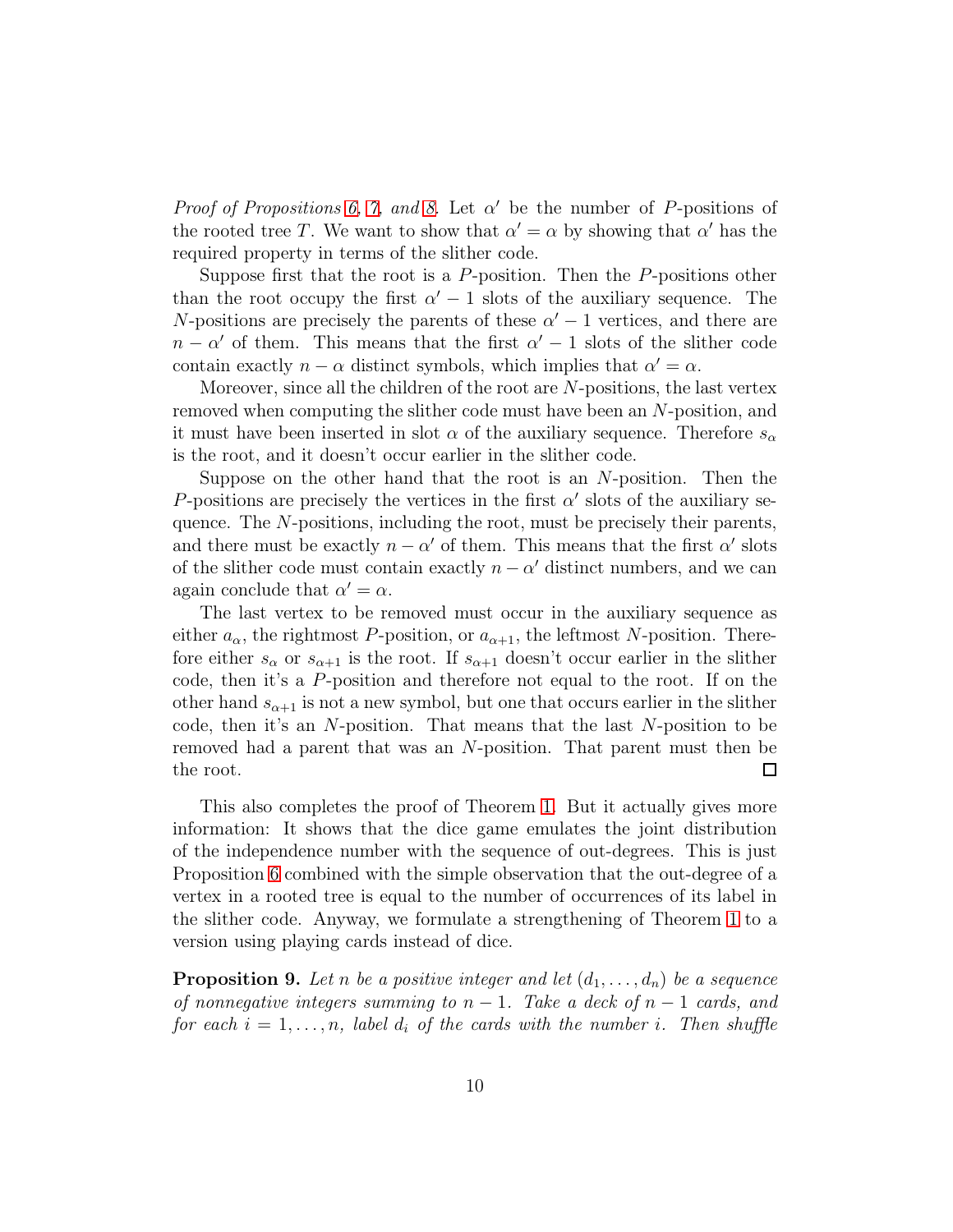the deck and deal the cards one by one and read off the number  $\alpha$  in the same way as in the dice game. Then  $\alpha$  has the same random distribution as the independence number of a rooted tree on n vertices chosen uniformly among all trees with sequence of out-degrees  $(d_1, \ldots, d_n)$ .

### <span id="page-10-0"></span>6 Examples: simply generated trees

We give three examples of Proposition [9](#page-9-0) applied to so-called *simply generated* random trees. For a survey of this concept, see [\[17\]](#page-18-11).

#### 6.1 Full binary trees

A so-called full binary tree is a rooted tree in which every vertex has outdegree 0 or 2. Such trees exist only when  $n = 2m + 1$  is odd. To sample conveniently from them, we can specify that vertices  $1, \ldots, m$  have out-degree 2, and the remaining  $m + 1$  vertices are leafs. By adding an artificial leaf above the root, we can equivalently sample uniformly an unrooted tree where all vertices have degree 1 or 3, but let's stick to the rooted version.

We can generate such a tree by shuffling a deck of  $2m = n - 1$  cards containing two cards of each label  $1, \ldots, m$ , and dealing a random slither code. We estimate, again informally, the expected independence number. We set  $\alpha = tn$ , and want to find t such that we expect about tn of the numbers  $1, \ldots, n$  not to occur in the first tn slots of the slither code. The proportion of numbers that don't occur in the first  $tn$  slots is approximately

$$
\frac{1}{2} + \frac{1}{2} \cdot (1 - t)^2.
$$

This is because half of them don't occur at all, and of those that do occur, some have both their occurrences in the last  $(1-t)n$  slots. The equation

$$
t = \frac{1}{2} + \frac{1}{2} \cdot (1 - t)^2
$$

has the solution  $t = 2 - \sqrt{2}$ , and therefore our conclusion, at this point not completely rigorous, is that the independence number of a random tree with degrees 1 and 3 is concentrated at  $2 - \sqrt{2}$  times the number of vertices.

But we can actually derive a combinatorial formula analogous to [\(7\)](#page-3-2). Counting all labellings where the leafs get labels  $m + 1, \ldots, 2m + 1$ , the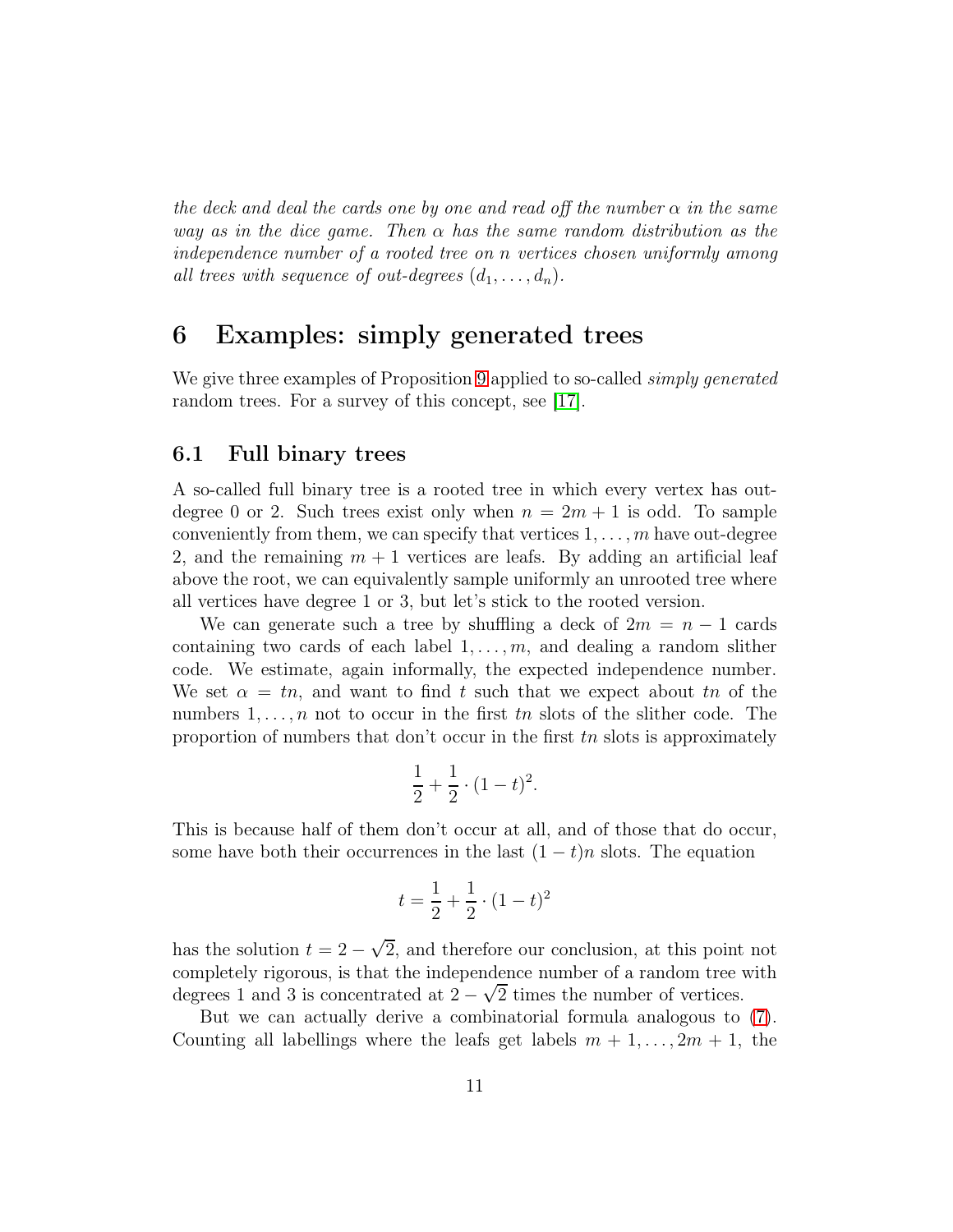number of full binary trees with  $2m + 1$  vertices and independence number  $\alpha$  is exactly

$$
\frac{m!}{(\alpha - m - 1)!(2\alpha - 2m - 1)!(4m - 3\alpha + 2)!} \cdot \frac{\alpha!(2m - \alpha)!}{2^{3\alpha - 3m - 2}} + \frac{m!}{(\alpha - m - 2)!(2\alpha - 2m - 2)!(4m - 3\alpha + 3)!} \cdot \frac{(\alpha - 1)!(2m - \alpha)!}{2^{3\alpha - 3m - 4}} \quad (8)
$$

Just as in  $(7)$ , the first term counts the trees where the root is an N-position, and the second term counts the cases of "overshooting" where the root becomes a P-position.

It's clear that we can get a central limit theorem analogous to Proposition [2](#page-2-1) by applying the Stirling approximation to all factorials and expressing  $\alpha$  in terms of its deviation from  $(2-\sqrt{2})\cdot 2m$ . We can conveniently find the asymptotical variance of the independence number by computing the discrete logarithmic second derivative at  $\alpha = (2 - \sqrt{2})n$  of any one term of [\(8\)](#page-11-0). The result is that to a first approximation the variance is

<span id="page-11-0"></span>
$$
(17-12\sqrt{2}) \cdot m \sim \left(\frac{17}{2} - 6\sqrt{2}\right) \cdot n \approx 0.014719 \cdot n.
$$

The constant  $17/2 - 6\sqrt{2}$  is obtained as the reciprocal of

$$
\frac{1}{\alpha-m} + \frac{4}{2\alpha-2m} + \frac{9}{4m-3\alpha} - \frac{1}{\alpha} - \frac{1}{2m-\alpha},
$$

evaluated (to get the correct scaling) at  $m = 1/2$  and  $\alpha = 2 - \sqrt{2}$ .

#### 6.2 Binary trees with left/right children

Another example from the family of simply generated trees are binary trees where each vertex has potentially a left and a right child (and may have any one of them and not the other). We can sample from this family by shuffling a deck of 2n cards labelled  $1_L, 1_R, 2_L, 2_R, \ldots, n_L, n_R$ , and dealing a random slither code of length  $n-1$  (leaving  $n+1$  cards unused). This time the equation for  $t \sim \alpha/n$  becomes

$$
t=(1-t/2)^2,
$$

which has the root  $4-2\sqrt{3}$ . This verifies the value denoted  $\mu^{[N]}$  in Theorem 2 of [\[4\]](#page-17-3), but we omit a rigorous analysis.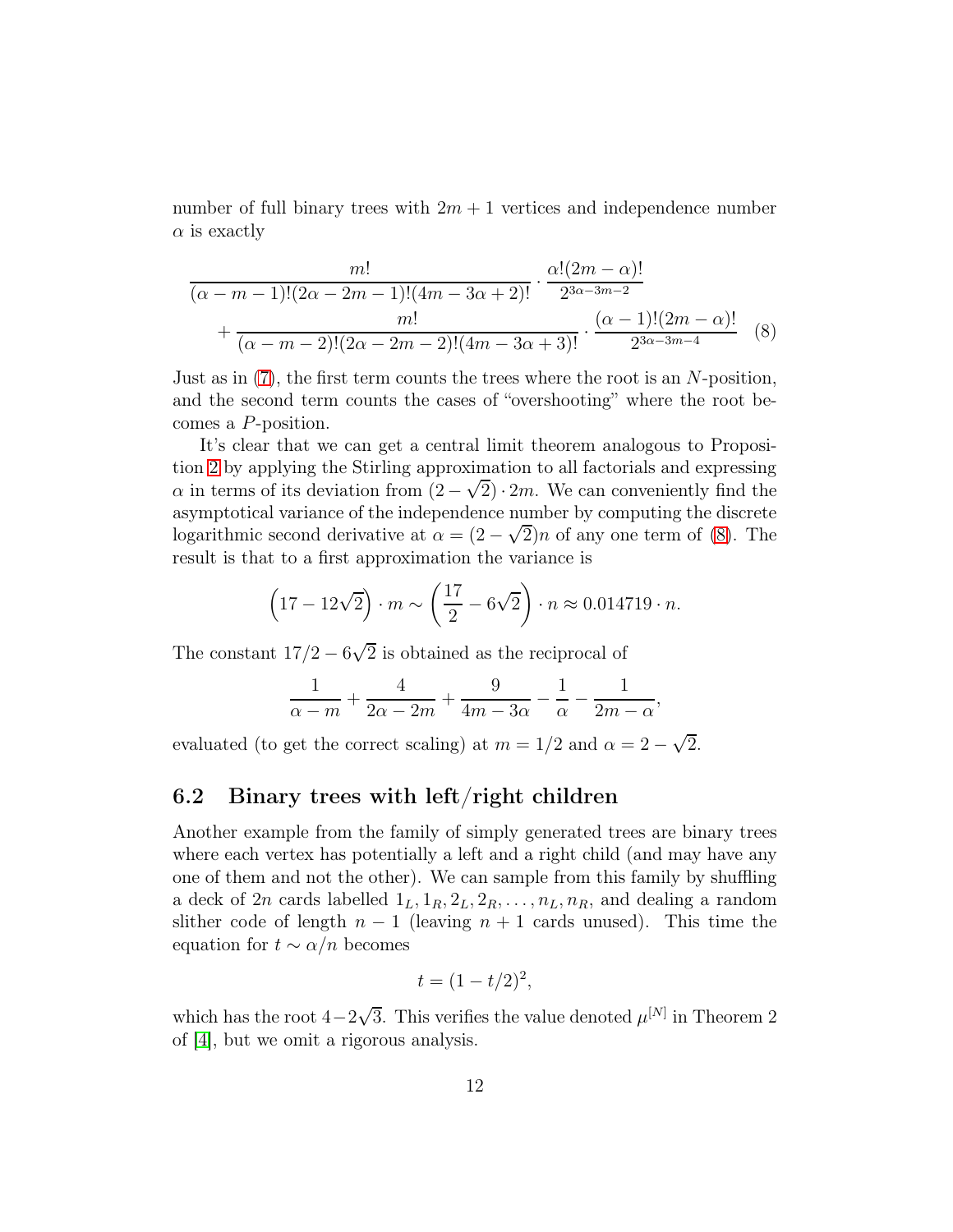### 6.3 Ordered ("plane") trees

Likewise, we can verify the value  $\mu^{[N]} = (\sqrt{5} - 1)/2$  given in [\[4\]](#page-17-3) for ordered rooted trees on  $n$  vertices. These trees, also called Catalan trees, have a natural bijection to parenthetical expressions containing  $n-1$  pairs of parentheses, with these pairs corresponding to the vertices other than the root. They too can be conveniently generated using a deck of cards. This time the translation to a slither code is not completely trivial, but for a discussion of plane trees and their uniform probability measure we refer to [\[17,](#page-18-11) p. 28–29].

We take a deck consisting of n red cards numbered  $1, \ldots, n$ , and n unnumbered black cards. Again we shuffle and deal out all  $2n$  cards. It's well-known that the sizes of the chunks ("blocks") of consecutive red cards have the same distribution as the sequence of nonzero degrees of a Catalan tree. Therefore we can get a tree with labelled vertices but the structure of an ordered tree as follows: Let slot  $i$  in the slither code have label  $k$  whenever card i has exactly  $k-1$  black cards before it. Then the cards in a red block will correspond to slots with the same number in the slither code, which is essentially everything we need.

The independence number will now be the smallest number  $\alpha$  such that the red cards labelled  $1, \ldots, \alpha$  represent at least  $n - \alpha$  blocks.

For a large *n* analysis, the only thing we need to know is that the sizes of the red blocks have an asymptotically geometric distribution (of parameter 1/2). The informal argument leads to the equation  $t = 1/(1 + t)$  which has the root  $(\sqrt{5}-1)/2$ .

### <span id="page-12-0"></span>7 Path cover and comply-constrain Slither

In this section we show that another graph parameter, the path cover number, is manifested in a so-called comply-constrain twist of the game of Slither, and to a correspondingly modified version of the slither code.

To clarify how this relates to our earlier results, recall again that a matching is a set of edges where no two meet at a vertex. This concept can be generalised by stipulating a max-degree, or "capacity" of each vertex. When the capacity is 2, we look for a maximum size edge set of which no more than two meet at any vertex. The capacity can be any number, and can even be specified individually for each vertex, but here we stick to uniform capacity 2. Such an edge set will be a collection of paths, and we therefore call it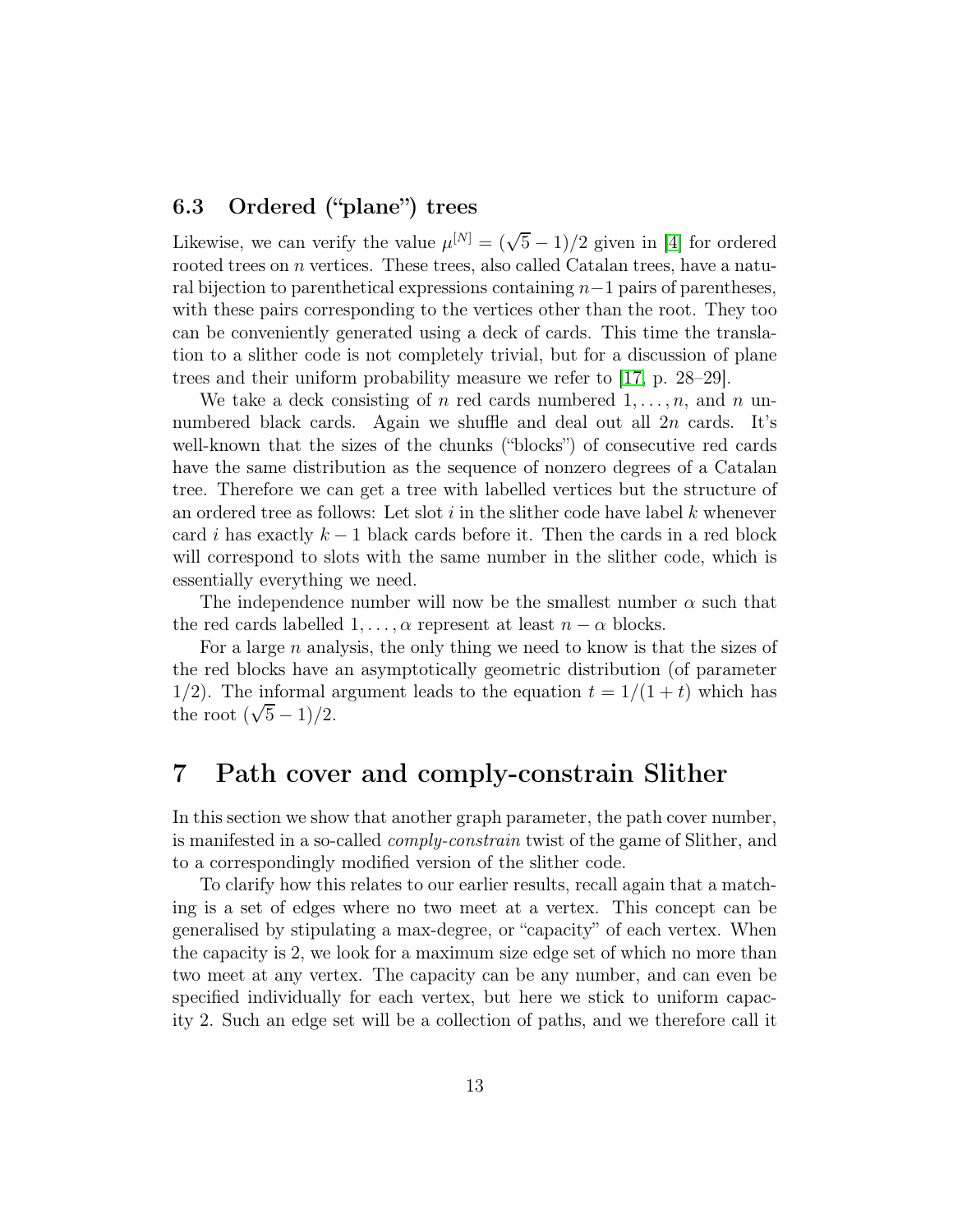a path-collection. Since the underlying graph is a tree, we can think of the optimisation problem in two equivalent ways: either we maximise the number of edges in a path-collection, or we minimise the number of components that the tree is divided into if the remaining edges are deleted. Thinking about it in the latter way is what leads to the concept of the path cover number: covering the tree with a minimum number of disjoint paths, allowing paths consisting of a single vertex. Notice that the path cover number is to the maximum number of edges in a path-collection what the independence number is to the matching number - they add to the number  $n$  of vertices.

#### 7.1 Comply-constrain Slither

A "twist" that can be introduced for basically any two-person game, and that has actually been studied in its own right by combinatorial game-theorists, is called comply-constrain. It can be arranged in several theoretically equivalent ways: One is that the player to move must select two move options, after which their opponent decides which of them should be played. Another is that the player who just moved can forbid one move option for the player who is about to move. In any case, we can think of the effect as forcing a player to play their second best move. The most "logical" winning condition, and the one we adopt here, is that it is permitted to win by playing to a vertex where the opponent has only one move option, and forbid it.

The fact that a comply-constrain game provides information about pathcollections is analogous to the situation in [\[25,](#page-18-9) [31\]](#page-19-0), where a similar complyconstrain game gives information about the traveling salesman problem.

If we classify the vertices of a rooted tree into  $P$ -positions and  $N$ -positions with respect to comply-constrain Slither, then the rule is that a vertex is a P-position if and only if it has at most one P-position among its children. Moreover, the P-positions are naturally divided into two categories  $P_0$  and  $P_1$  depending on whether they have no P-position among their children, or exactly one. So for every tree, the set of vertices is partitioned into the three subsets  $P_0$ ,  $P_1$ , and N.

The link between comply-constrain Slither and maximum path-collections is provided by the following parallel of Proposition [4:](#page-5-1)

**Proposition 10.** The maximum number of edges of a path-collection in a rooted tree is given by

$$
2\cdot |N|+|P_1|.
$$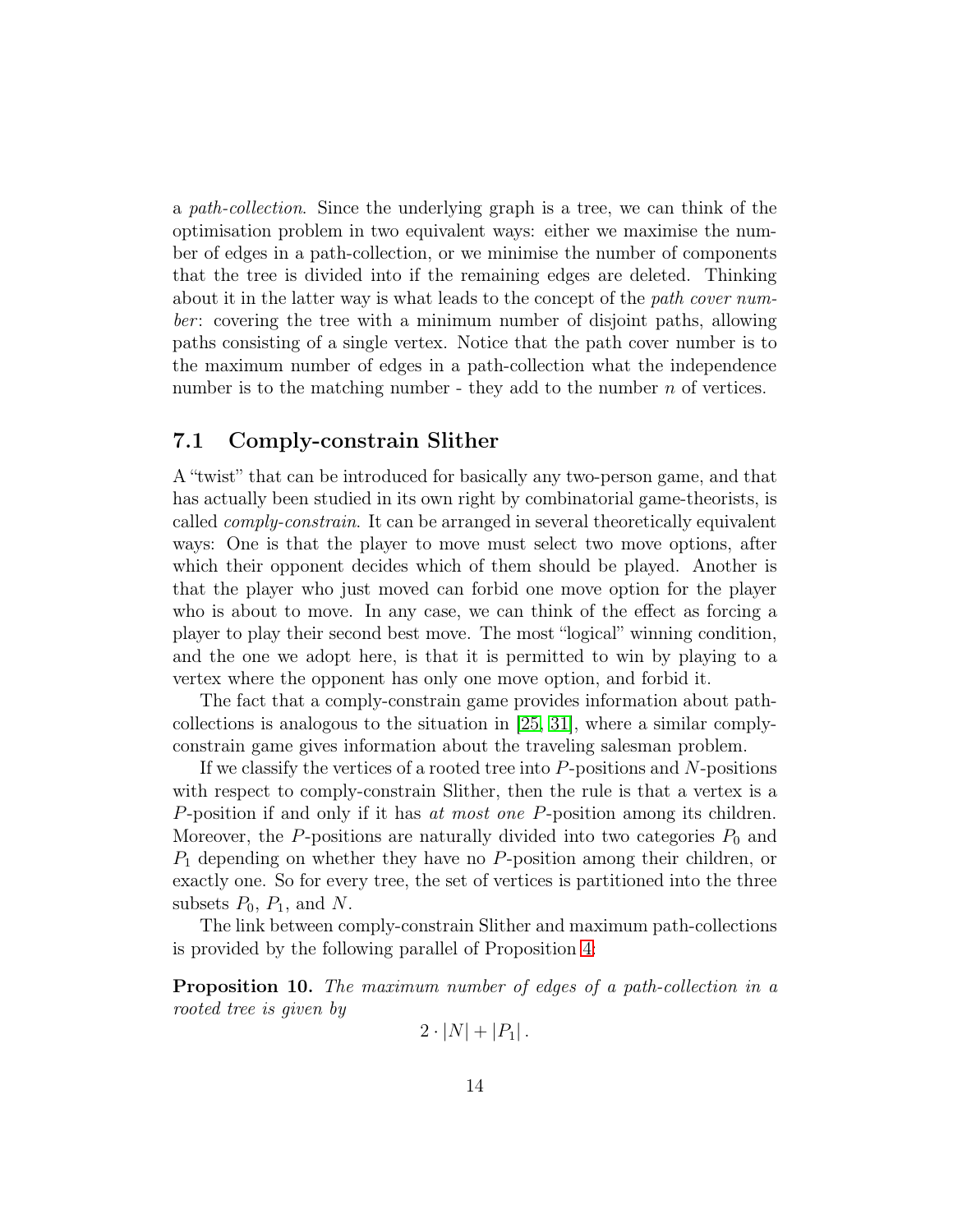Proof. Let's say that a set of edges is a strategic set if it consists only of edges directed to P-positions, and it contains one such edge (the unique one) from each  $P_1$ -position, and two such edges from each N-position (here a choice might be possible). An interpretation is that a strategic set describes a strategy - the moves to play or forbid respectively.

Clearly a strategic set has exactly  $2 \cdot |N| + |P_1|$  edges, and no more than two meet at any vertex, in other words it's a path-collection.

The following two statements are now easily proved together by induction over subtrees: A strategic set maximises the number of edges in a pathcollection, and among all path-collections achieving this maximum, it minimises the number of edges at the root.  $\Box$ 

#### 7.2 Comply-constrain slither code

Next we observe that the slither code works just as fine for the complyconstrain game. It's a different bijection, because the P-positions are not the same, but since we can still determine the status of a vertex from only its tree of descendants, the comply-constrain slither code too can be inverted. The arguments of Sections [4.1](#page-5-2) and [4.2](#page-6-0) go through word by word.

#### 7.3 Finding the path cover number from the slither code

To see how Theorem [1](#page-0-0) generalises to path-collections and the path cover number, let us first make a trivial reformulation of Proposition [6.](#page-8-1)

**Proposition 11.** Let  $(s_1, \ldots, s_{n-1})$  be the normal slither code of a rooted tree T. Let  $\beta$  be the smallest number such that the prefix  $(s_1, \ldots, s_\beta)$  contains at least  $n-1-\beta$  distinct numbers. Then the matching number of T is equal to the number of distinct numbers that occur in  $(s_1, \ldots, s_\beta)$ .

This might at first seem a bit confusing in relation to Proposition [6,](#page-8-1) since β may or may not be equal to  $\alpha$ . But plainly, if there are exactly  $n-1-\beta$ numbers in the prefix  $(s_1, \ldots, s_\beta)$ , then  $\alpha = \beta + 1$  and the matching number of T is  $n-\alpha = n-1-\beta$ . And if instead there are  $n-\beta$  different numbers in  $(s_1, \ldots, s_\beta)$ , then  $\alpha = \beta$ , and the matching number, this time  $n - \beta$ , is again equal to the number of distinct numbers in  $(s_1, \ldots, s_\beta)$ .

Now the comply-constrain analogue is fairly straightforward: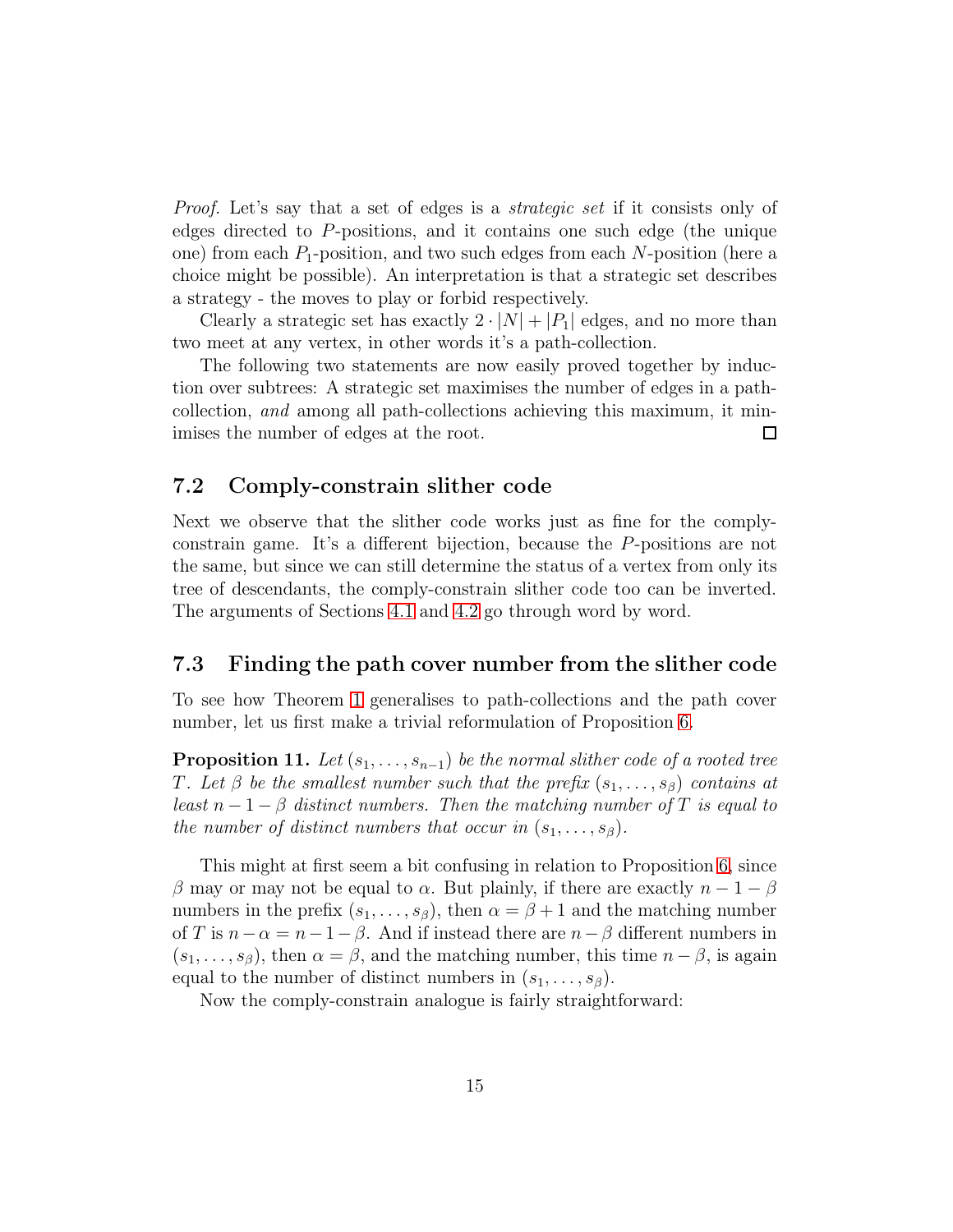**Proposition 12.** Let  $(s_1, \ldots, s_{n-1})$  be the comply-constrain slither code of a rooted tree T. Let  $\beta$  be the smallest number such that the prefix  $(s_1, \ldots, s_\beta)$ contains at least  $n - 1 - \beta$  distinct doublets. Then the maximum number of edges in a path-collection in  $T$  is the number of symbols that remain in  $(s_1, \ldots, s_\beta)$  if we discard the third and following occurrence of each number.

*Proof.* Let  $\alpha$  denote the number of P-positions. Suppose first that the root is a P-position. Then the remaining P-positions will occupy the leftmost  $\alpha-1$ slots of the auxiliary sequence. The N-positions are precisely the vertices that have two or more children among the P-positions and therefore occur at least twice in the first  $\alpha-1$  slots of the slither code. Since there are exactly  $n - \alpha$  of them, it follows that  $\beta = \alpha - 1$ , and that if we count the symbols in the prefix  $(s_1, \ldots, s_\beta)$ , discarding the third and following occurrences of the same number, we get  $2 |N| + |P_1|$ .

Suppose on the other hand that the root is an  $N$ -position. Then the  $P$ positions occur in the first  $\alpha$  slots of the auxiliary code. In this case, the last P-position to be removed in the computation of the slither code must have had an N-position for parent. This parent is  $s_{\alpha}$ , which is therefore a number that occurs at least once before in the slither code. If the occurrence in slot  $\alpha$ is the second occurrence of the number  $s_{\alpha}$ , then the prefix  $(s_1, \ldots, s_{\alpha-1})$  only contains  $n - \alpha - 1$  distinct doublets. This means that  $\beta = \alpha$ , and we get the correct count of  $2|N| + |P_1|$  by looking at the prefix  $(s_1, \ldots, s_\alpha)$ . If on the other hand the number  $s_{\alpha}$  occurs two or more times already in  $(s_1, \ldots, s_{\alpha-1}),$ then  $\beta = \alpha - 1$ , but then the occurrence of  $s_{\alpha}$  in slot  $\alpha$  wouldn't be counted anyway, so we get the correct value of  $2|N| + |P_1|$  even though we just count in the shorter prefix  $(s_1, \ldots, s_{\alpha-1})$ . in the shorter prefix  $(s_1, \ldots, s_{\alpha-1})$ .

#### 7.4 Asymptotics for uniform labelled trees

We briefly comment on how the results of this section relate to those of [\[4\]](#page-17-3). If we generate a random (comply-constrain) slither code by independent throws of a die, we expect that after tn throws, the proportion of numbers not occurring is  $e^{-t}$ , and the proportion of numbers occurring exactly once is  $te^{-t}$ . Consequently, the numbers occurring at least twice are a proportion of around  $1 - (1 + t)e^{-t}$ . To find the t corresponding to  $\beta/n$ , we solve the equation

$$
t = (1+t)e^{-t}.
$$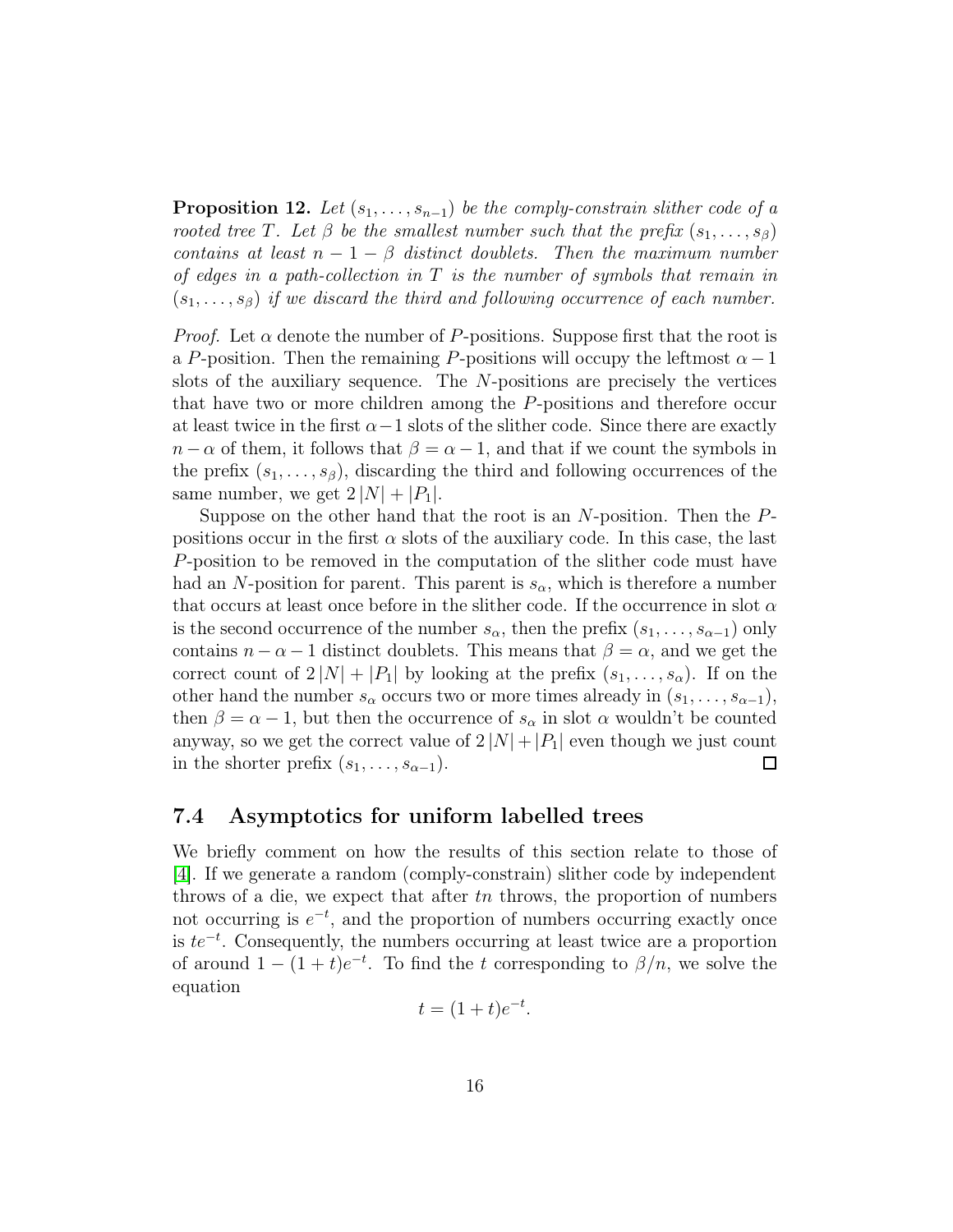The solution doesn't seem to have a simple expression in terms of known functions and constants, but is approximately  $t_0 \approx 0.80646$ . At this point, we get asymptotically that  $2 |N| + |P_1|$  should be around

$$
n \cdot (2 - (t_0 + 2)e^{-t_0}) \approx 0.74710 \cdot n,
$$

and therefore that the path cover number should be around  $0.252899 \cdot n$ , in accordance with Table 1 of [\[4\]](#page-17-3).

### 8 Further generalisations

The results of the previous section can readily be generalised to an arbitrary maximum capacity that we can denote by  $b$  (as for so-called "b-matchings"). In the capacity b version of Slither, a player about to move must suggest b different moves, and their opponent chooses which one should be played. If the player to move has fewer than  $b$  move options, they lose the game. A strategic set is now a maximum set of edges of which no more than b meet at any vertex. To read off the maximum number of edges in such a set (or the minimum number of such sets needed to cover the tree) from the correspondingly modified slither code, we let  $\beta$  be the smallest number such that the first  $\beta$  slots of the slither code contains at least b occurrences each of  $n-1-\beta$  distinct numbers. Then we count the symbols of this prefix, but only at most b of each number.

We expect there to be natural generalisations to other graph parameters and also to related structures like hyper-trees (trees where "edges" connect more than two vertices), but those are beyond the scope of this paper.

## <span id="page-16-0"></span>References

- [1] David Aldous and Antar Bandyopadhyay, A survey of max-type recursive distributional equations, The Annals of Applied Probability 15(2):1047– 1110, 2005.
- <span id="page-16-1"></span>[2] David Aldous and Michael Steele, The Objective Method: Probabilistic Combinatorial Optimization and Local Weak Convergence. In Probability on Discrete Structures (Volume 110 of Encyclopaedia of Mathematical Sciences), ed. H. Kesten, 1–72. Springer, 2003.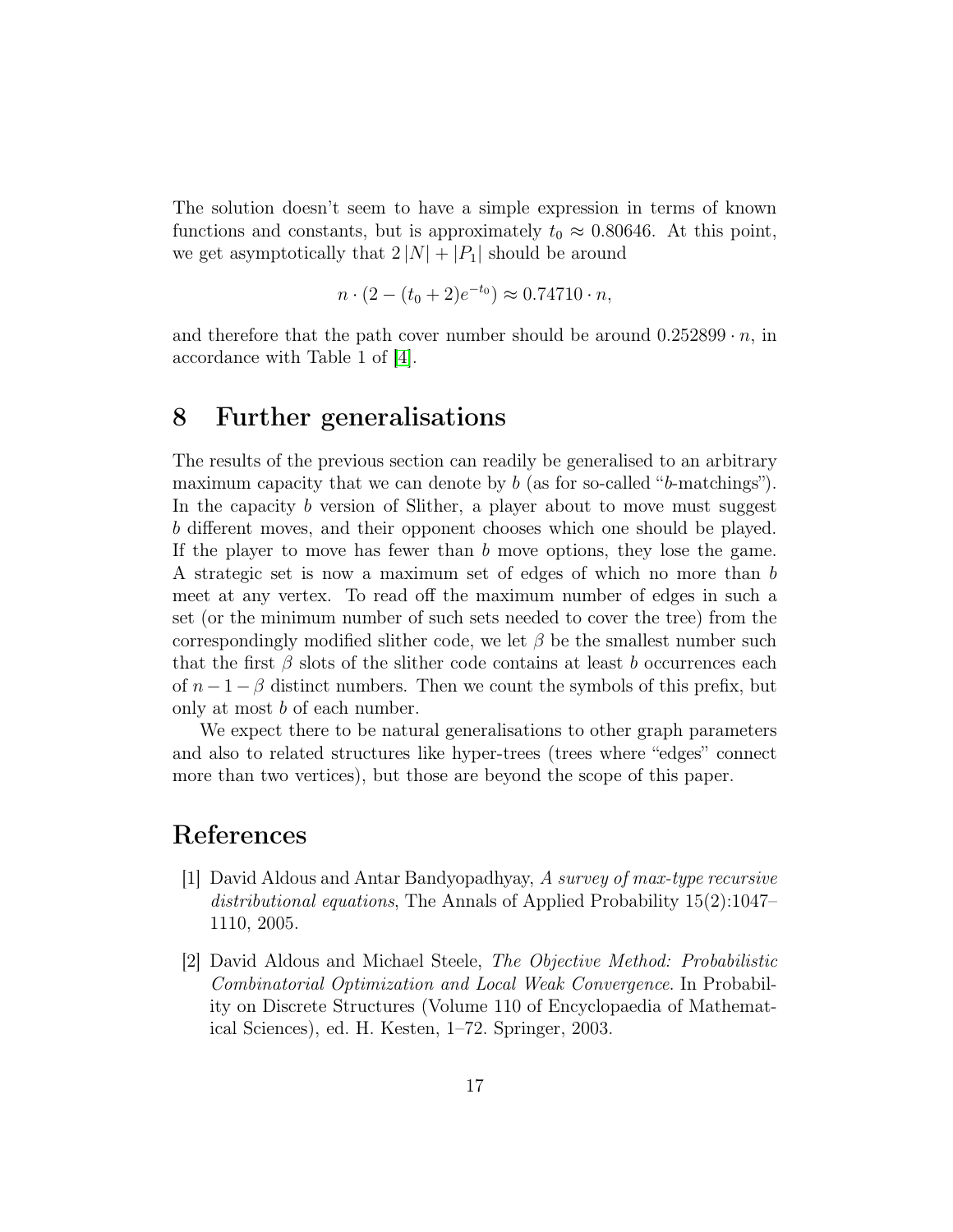- <span id="page-17-10"></span><span id="page-17-3"></span>[3] William N. Anderson, Jr., Maximum Matching and the Game of Slither, Journal of Combinatorial Theory (B) 17:234–239, 1974.
- [4] Cyril Banderier, Markus Kuba, and Alois Panholzer, Analysis of Three Graph Parameters for Random Trees, Random Structures and Algorithms 35 (1):42–69, 2009.
- <span id="page-17-9"></span>[5] Riddhipratim Basu, Alexander E. Holroyd, James B. Martin and Johan Wästlund, Trapping games on random boards, The Annals of Applied Probability 26 (6):3727–3753, 2016.
- <span id="page-17-7"></span><span id="page-17-6"></span>[6] Michel Bauer and Olivier Golinelli, On the kernel of tree incidence matrices, Journal of Integer Sequences 3, 2000.
- [7] Shankar Bhamidi, Steven N. Evans, and Arnab Sen, Spectra of Large Random Trees, Journal of Theoretical Probability 25 (3):613–654, September 2012.
- <span id="page-17-2"></span>[8] Marshall W. Buck, Clara S. Chan, and David P. Robbins, On the expected value of the minimum assignment, Random Structures & Algorithms 21:33–58, 2002.
- <span id="page-17-4"></span><span id="page-17-0"></span>[9] Sky Cao, Central limit theorems for combinatorial optimization problems on sparse Erdös-Rényi graphs, [arXiv:1905.08366v](http://arxiv.org/abs/1905.08366)4, 2019.
- [10] Kenneth Dadedzi, Analysis of tree spectra, PhD thesis, University of Stellenbosch, South Africa, 2018.
- <span id="page-17-5"></span>[11] Michael Fuchs, Cecilia Holmgren, Dieter Mitsche, and Ralph Neininger, A note on the independence number, domination number and related parameters on random binary search trees and random recursive trees, [arXiv:1909.12767,](http://arxiv.org/abs/1909.12767) 2019.
- <span id="page-17-11"></span>[12] Martin Gardner, Pleasurable problems with polycubes, and the winning strategy for Slither, Mathematical Games column, Scientific American, September 1972.
- <span id="page-17-8"></span>[13] Geoffrey Grimmett, Random labelled trees and their branching networks, J. Austral. Math. Soc. (Series A) 30:229–237, 1980.
- <span id="page-17-1"></span>[14] Martin Hessler and Johan Wästlund, Edge cover and polymatroid flow problems, Electronic Journal of Probability 15, 2010.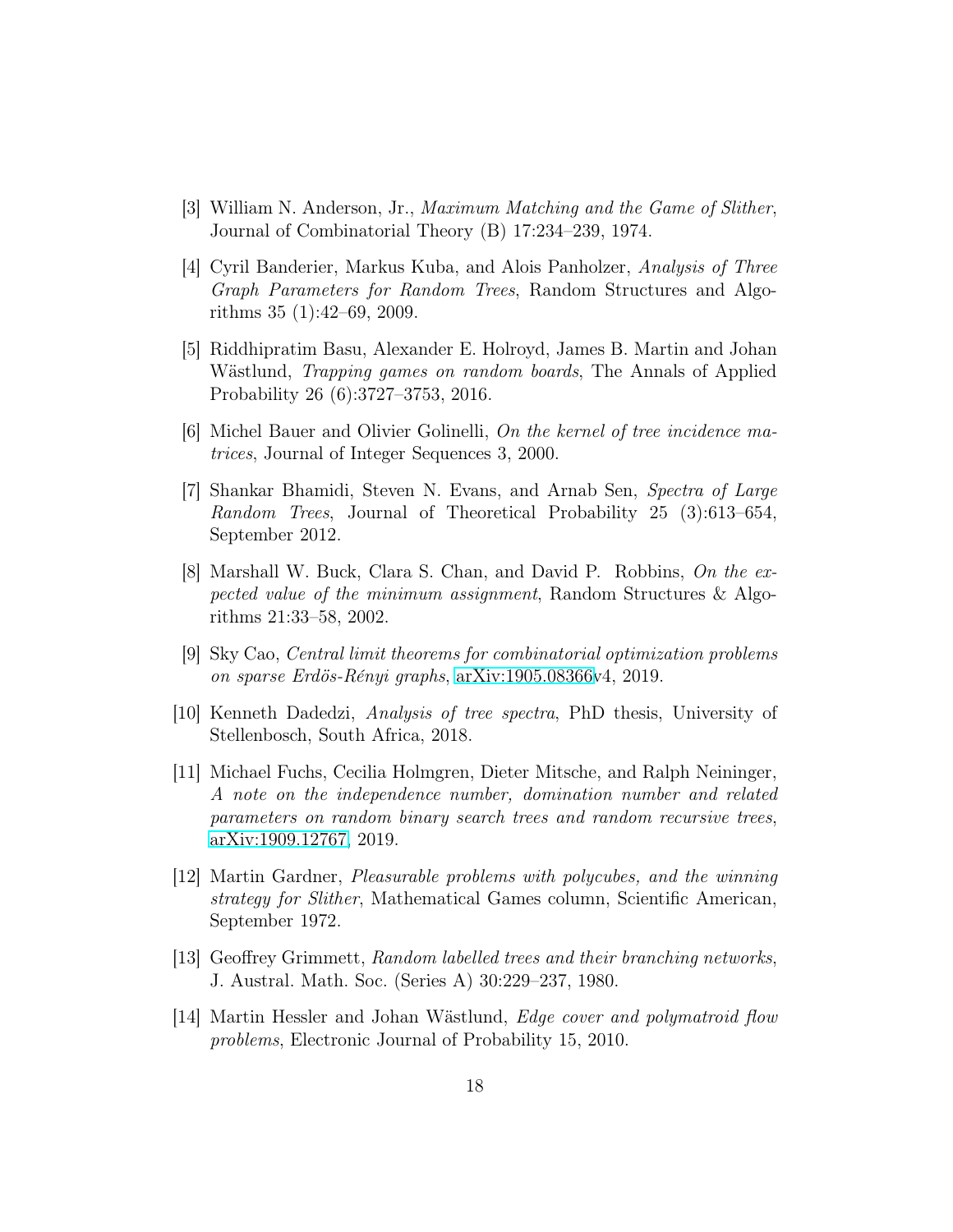- <span id="page-18-4"></span>[15] Alexander E. Holroyd, Irene Marcovici, and James B. Martin, Percolation games, probabilistic cellular automata, and the hard-core model, Probability Theory and Related Fields 174(3), August 2019.
- <span id="page-18-11"></span><span id="page-18-5"></span>[16] Alexander E. Holroyd and James B. Martin, Galton-Watson games, Random Structures and Algorithms, 2021.
- [17] Svante Janson, Simply generated trees, conditioned Galton-Watson trees, random allocations and condensation, Probability Surveys 9:103–252, 2012.
- <span id="page-18-1"></span><span id="page-18-0"></span>[18] Svante Janson, On the independence number of some random trees, Electronic Communications in Probability 25, article 63, 1–14, 2020.
- [19] Yossi Kanizo, David Hay, and Isaac Keslassy, Maximum Bipartite Matching Size And Application to Cuckoo Hashing, Technical Report, [arXiv:1007.1946,](http://arxiv.org/abs/1007.1946) 2010.
- <span id="page-18-7"></span><span id="page-18-6"></span>[20] Joel Larsson. The Minimum Perfect Matching in Pseudo-dimension 0 <  $q < 1$ , Combinatorics, Probability and Computing 30 (3):374–397, 2021.
- [21] James B. Martin and Roman Stasiński, Minimax functions on Galton-Watson trees, Combinatorics, Probability and Computing 29 (3):455– 484, May 2020.
- <span id="page-18-2"></span>[22] Amram Meir and John W. Moon, The expected node-independence number of random trees, Indagationes Mathematicae (Proceedings) 76 (4):335–341, December 1973.
- <span id="page-18-8"></span>[23] Amram Meir and John W. Moon, Games on random trees, in Proceedings of the Fifteenth South Eastern Conference on Combinatorics, Graph Theory and Computing, Baton Rouge 1984, 293–303.
- <span id="page-18-10"></span><span id="page-18-9"></span>[24] John W. Moon, Counting Labelled Trees, Canadian Mathematical Monographs No. 1, Canadian Mathematical Congress 1970.
- <span id="page-18-3"></span>[25] Giorgio Parisi and Johan Wästlund, Mean field matching and TSP in pseudo-dimension 1, [arXiv:1801.00034v](http://arxiv.org/abs/1801.00034)2, January 2018.
- [26] Boris Pittel, Normal convergence problem? Two moments and a recurrence may be the clues, The Annals of Applied Probability 9 (4):1260– 1302, 1999.